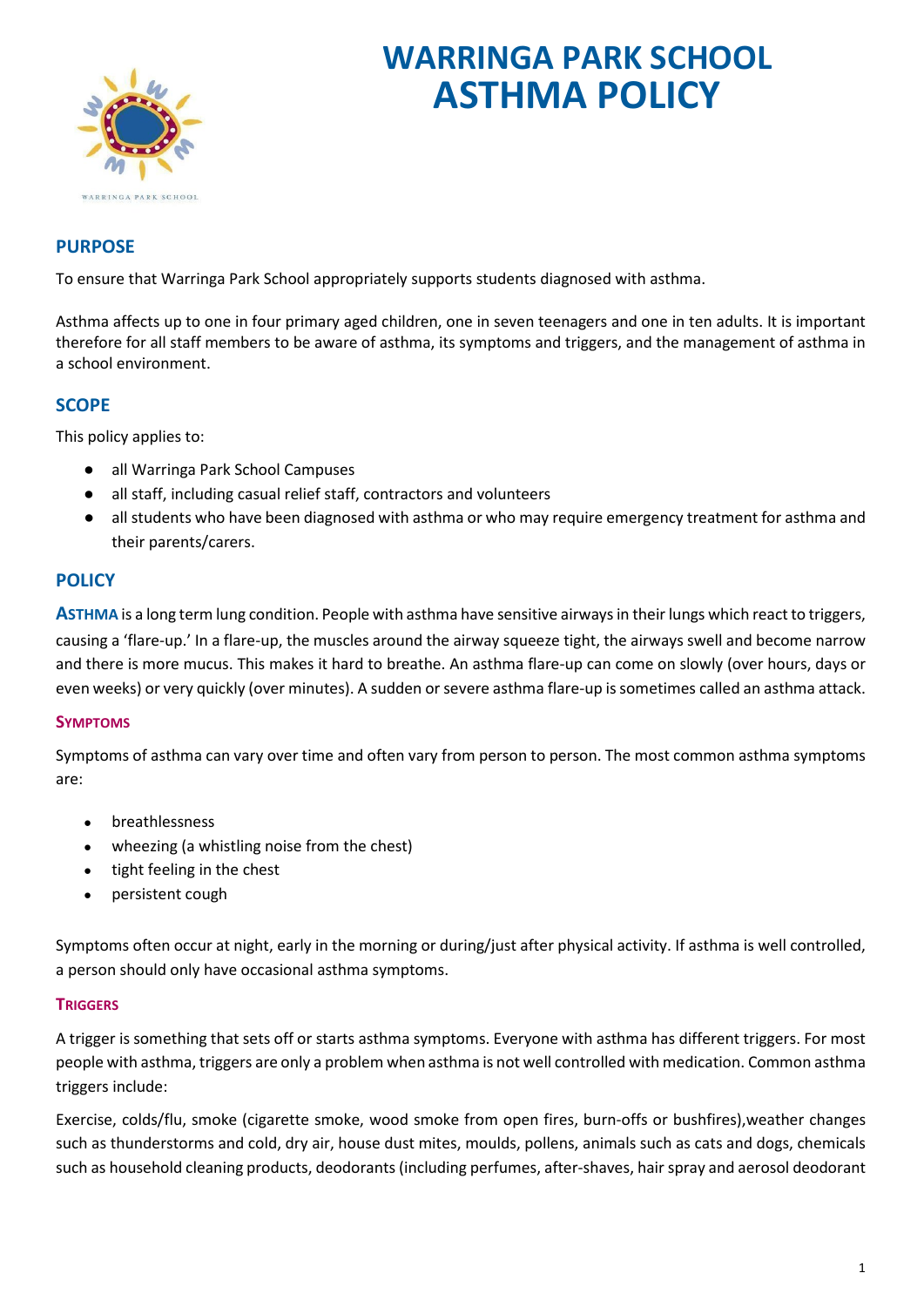sprays), food chemicals/additives, certain medications (including aspirin and anti-inflammatories), laughter or emotions, such as stress.

# **ASTHMA MANAGEMENT**

If a student diagnosed with asthma enrols at Warringa Park School:

- 1. Parents/carers must provide the school with an Asthma Action Plan which has been completed by the student's medical practitioner. The plan must outline:
	- the prescribed medication taken by the student and when it is to be administered, for example as a pre-medication to exercise or on a regular basis
	- emergency contact details
	- the contact details of the student's medical practitioner
	- the student's known triggers
	- the emergency procedures to be taken in the event of an asthma flare-up or attack.
- 2. Parents/carers should also provide a photo of the student to be included as part of the student's Asthma Action Plan.
- 3. Warringa Park School will keep all Asthma Action Plans:
	- Asthma action plans are in each **classroom's yellow folder** and d**isplayed in the first aid room.**
	- Medical Alerts per classroom identifying all Asthmatics are in specialist yellow folders.
- 4. School staff may also collaborate with parents/carers to develop a Student Health Support Plan which will include details on:
	- how the school will provide support for the student
	- identify specific strategies
	- allocate staff to assist the student
- 5. If a student diagnosed with asthma is going to attend a school camp or excursion, Warringa Park School's parents/carers are required to provide any updated medical information.
- 6. If a student's asthma condition or treatment requirements change, parent/carers must notify the school and provide an updated Asthma Action Plan.
- 7. School staff will collaborate with parents/carers to review Asthma Action Plans (and Student Health Support Plans) once a year.

# **STUDENT ASTHMA KIT (BLUE ASTHMA BAGS)**

- Blue Asthma Bags with current Ventolin and spacers are available and easily accessible to all staff. These Blue Asthma bags are to be signed out and accompany teachers on all camps and excursions.
- Clear written instructions on the current Victorian Schools Asthma Policy for Asthma First Aid are attached to the Blue Asthma Bags.
- The school nurse will be responsible for checking reliever puffer expiry dates.
- A nebuliser pump will not be used by the school staff unless a student's asthma management plan recommends the use of such a device, and only then if the plan includes and complies with the Victorian Government School's Reference Guide – Asthma Medication Delivery Devices.
- All devices used for the delivery of asthma medication will be cleaned with hot water after each use and air dried.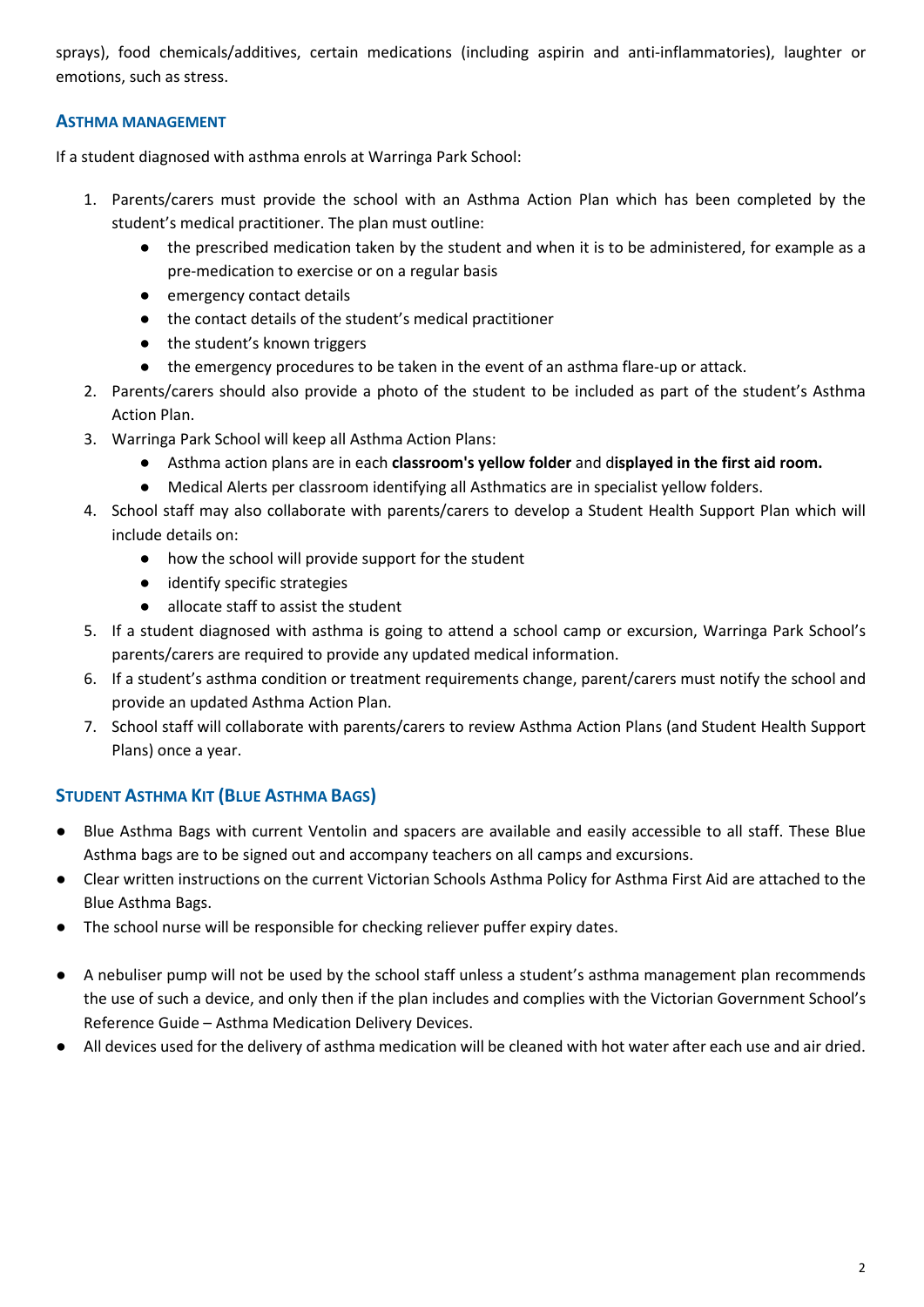### **ASTHMA EMERGENCY RESPONSE PLAN**

If a student is:

- having an asthma attack
- difficulty breathing for an unknown cause, even if they are not known to have asthma

School staff will endeavour to follow the Asthma First Aid procedures outlined in the table below. School staff may contact Triple Zero "000" at any time.

**Step Action** 

Sit the person upright

- Be calm and reassuring
- Do not leave them alone
- Seek assistance from another staff member to locate the student's reliever, the Asthma Emergency Kit and the student's Asthma Action Plan (if available).
- If the student's action plan is not immediately available, use the Asthma First Aid as described in Steps 2 to 5.

Give four separate puffs of blue reliever puffer:

- Shake the puffer
- Use a spacer if you have one
- Put one puff into the spacer
- Take four breaths from the spacer

### **Remember – Shake, one puff, four breaths**

Wait 4 minutes

● If there is no improvement, give four more separate puffs of blue reliever as above

If there is still no improvement, call Triple Zero "000" and ask for an ambulance.

- Tell the operator the student is having an asthma attack
- Keep giving four separate puffs every 4 minutes until emergency assistance arrives

If asthma is relieved after administering Asthma First Aid, stop the treatment and observe the student. **Parents must be contacted whenever their child suffers an asthma attack** and record the incident

Staff will call Triple Zero "000" immediately if:

- the person is not breathing
- if the person's asthma suddenly becomes worse or is not improving
- if the person is having an asthma attack and a reliever is not available
- if they are not sure if it is asthma
- if the person is known to have anaphylaxis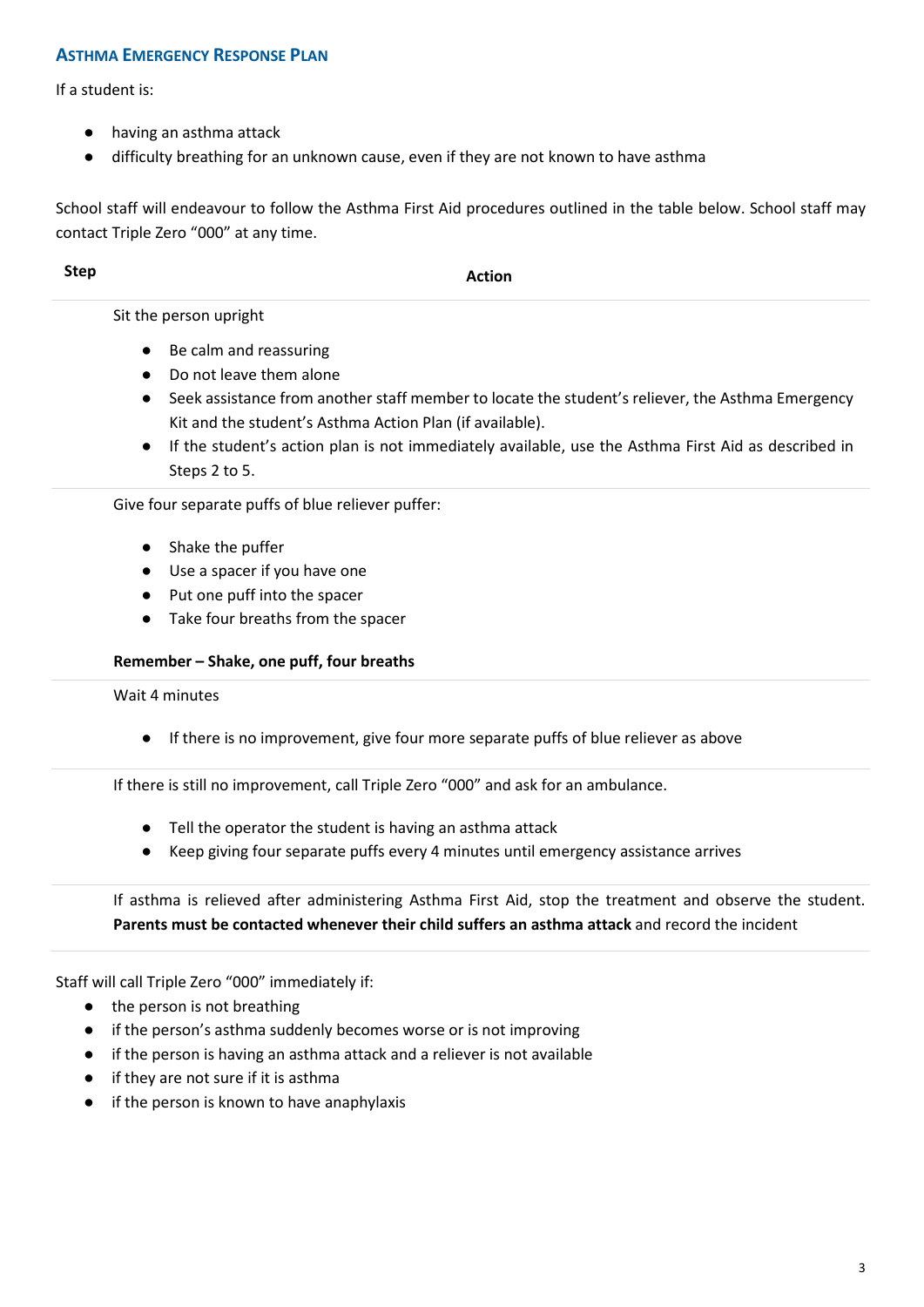### **TRAINING FOR STAFF**

Warringa Park School will arrange the following asthma management training for staff:

| <b>Staff</b>                               | <b>Completed by</b>                                                                                                                                                                                                           | Course                                                                                                                                                                                    | Provider                                                            | Cost                               | <b>Valid for</b> |
|--------------------------------------------|-------------------------------------------------------------------------------------------------------------------------------------------------------------------------------------------------------------------------------|-------------------------------------------------------------------------------------------------------------------------------------------------------------------------------------------|---------------------------------------------------------------------|------------------------------------|------------------|
| Group 1<br>General<br><b>Staff</b>         | School staff with a direct<br>teaching role with students<br>affected by asthma or other<br>school staff directed by the<br>principal after conducting a<br>risk assessment.                                                  | Asthma first aid<br>management for<br>education staff (non-<br>accredited)<br>One hour face-to-face or<br>online training.                                                                | Asthma<br>Australia                                                 | Free to all<br>schools             | 3 years          |
| Group 2<br><b>Specific</b><br><b>Staff</b> | Staff working with high-risk<br>children with a history of<br>severe asthma, or with direct<br>student wellbeing<br>responsibility, (including<br>nurses, PE/sport teachers, first<br>aid and school staff attending<br>camp) | Course in Management<br>of Asthma Risks and<br>Emergencies in the<br>Workplace 22282VIC<br>(accredited)<br><b>OR</b><br>Course in Emergency<br>Asthma Management<br>10392NAT (accredited) | Any RTO<br>that has this<br>course in<br>their scope<br>of practice | Paid by<br>Warringa Park<br>School | 3 years          |

Warringa Park School will also conduct an annual briefing for staff on:

- the procedures outlined in this policy
- the causes, symptoms and treatment of asthma
- identities of the students diagnosed with asthma
- how to use a puffer and spacer
- the location of:
	- the Asthma Emergency Kits
	- asthma medication which has been provided by parents for student use.

Warringa Park School will also provide this policy to casual relief staff and volunteers who will be working with students and may also provide a briefing if the principal decides it is necessary depending on the nature of the work being performed.

# **ASTHMA EMERGENCY KIT**

Warringa Park School will provide and maintain at least two Asthma Emergency Kits. One kit will be kept on school premises in first aid room and one will be a mobile kit for activities such as:

- yard duty
- camps and excursions.

The Asthma Emergency Kit will contain:

● at least one blue or blue/grey reliever medication such as Airomir, Admol or Ventolin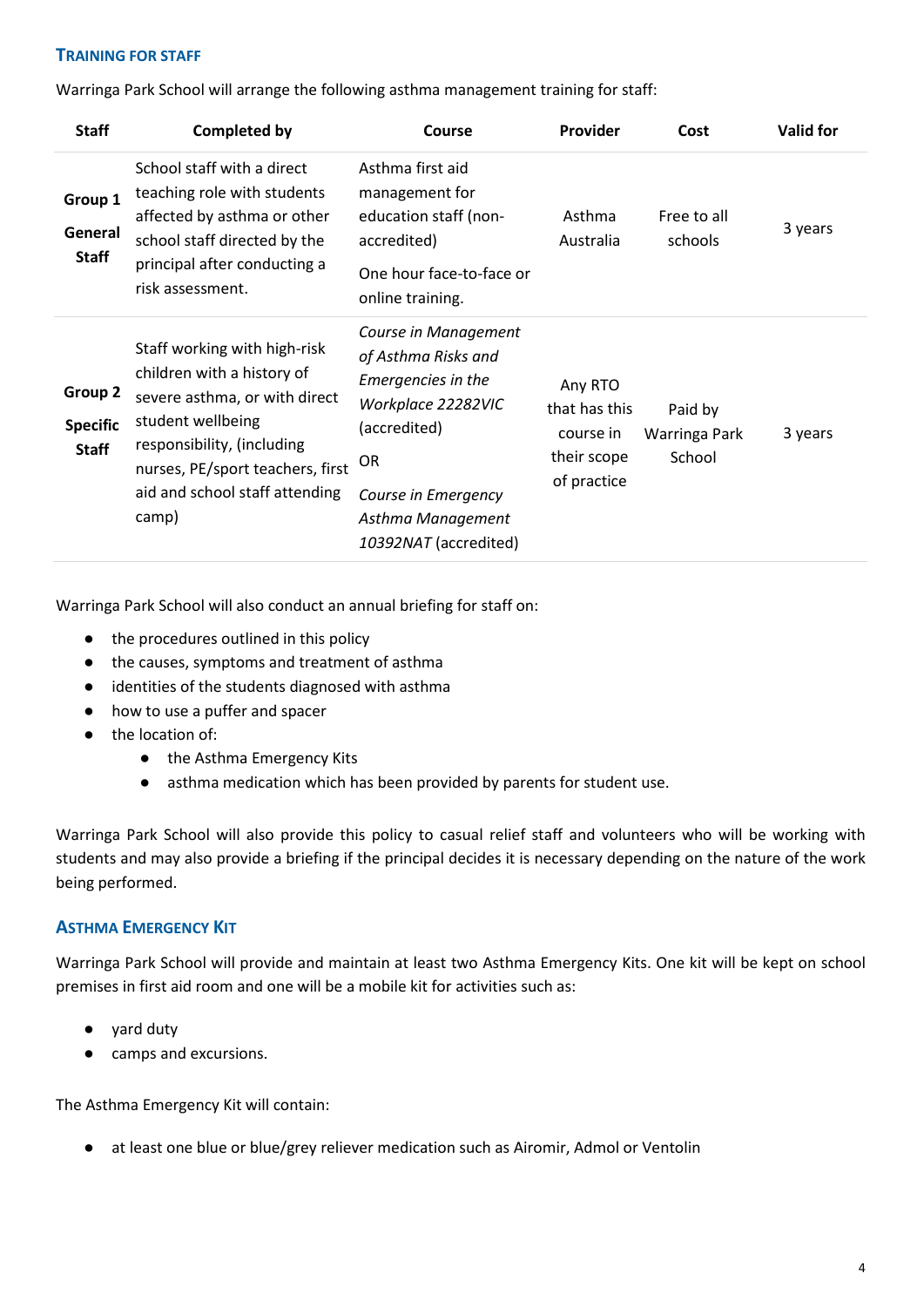- at least two spacer devices (for single person use only) to assist with effective inhalation of the blue or blue/grey reliever medication (Warringa Park School will ensure spare spacers are available as replacements). Spacers will be stored in a dust proof container.
- clear written instructions on Asthma First Aid, including:
	- how to use the medication and spacer devices
	- steps to be taken in treating an asthma attack
- A record sheet/log for recording the details of an asthma first aid incident, such as the number of puffs administered.

The school nurse will monitor and maintain the Asthma Emergency Kits. They will:

- ensure all contents are maintained and replaced where necessary
- regularly check the expiry date on the canisters of the blue or blue/grey reliever puffers and place them if they have expired or a low on doses
- replace spacers in the Kits after each use
- dispose of any previously used spaces.

The blue or blue/grey reliever medication in the Asthma Emergency Kits may be used by more than one student if they are used with a spacer. If the devices come into contact with someone's mouth, they will not be used again and will be replaced.

After each use of a blue or blue/grey reliever (with a spacer):

- remove the metal canister from the puffer (do not wash the canister)
- wash the plastic casing
- rinse the mouthpiece through the top and bottom under running water for at least 30 seconds
- wash the mouthpiece cover
- air dry then reassemble
- test the puffer to make sure no water remains in it, then return to the Asthma Emergency Kit.

# **MANAGEMENT OF CONFIDENTIAL MEDICAL INFORMATION**

Confidential medical information provided to Warringa Park School to support a student diagnosed with asthma will be:

- recorded on the student's file
- shared with all relevant staff so that they can properly support students diagnosed with asthma and respond appropriately if necessary.

# **COMMUNICATION PLAN**

This policy will be available on Warringa Park School's website so that parents and other members of the school community can easily access information about Warringa Park School's asthma management procedures.

# **EPIDEMIC THUNDERSTORM ASTHMA**

Warringa Park School will be prepared to act on the warnings and advice from the Department of Education and Training when the risk of epidemic thunderstorm asthma is forecast as high.